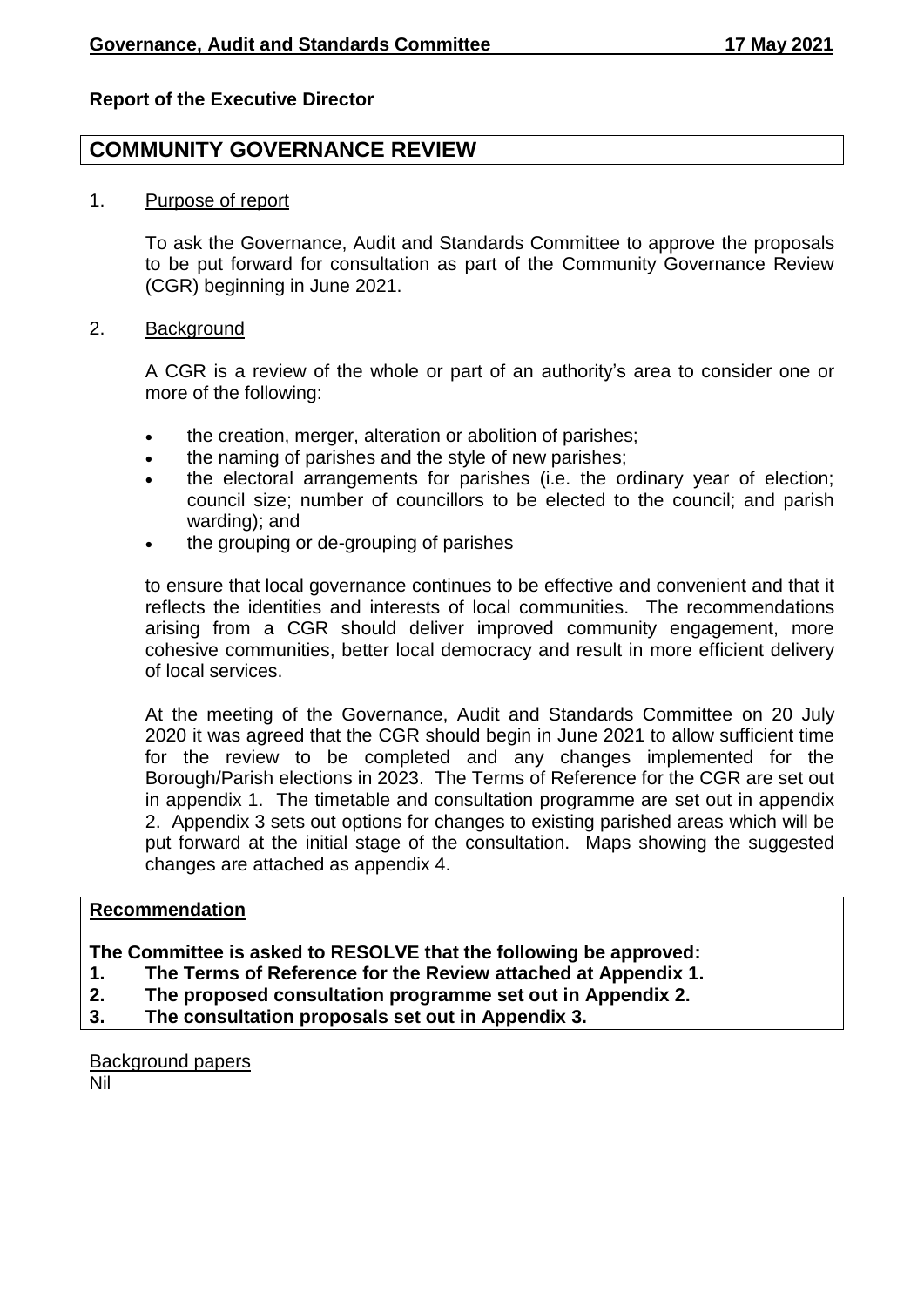

# Community Governance Review – Terms of Reference

#### 1. Introduction

Broxtowe Borough Council has decided to undertake a Community Governance Review (CGR) of the governance arrangements of all of the parishes in its area.

The CGR will relate to the whole of the Borough, in order to consider the following:

- the creation, merger, alteration or abolition of parishes;
- the naming of parishes and the style of new parishes;
- the electoral arrangements for parishes (i.e. the ordinary year of election, council size, number of councillors to be elected to the council, and parish warding); and
- the grouping or de-grouping of parishes

Following the review, it may be necessary to ask the Local Government Boundary Commission for England to make changes to the Borough Council's ward boundaries so that parish and ward boundaries are coterminous.

In undertaking the Review, the Council will adhere to Part 4 of the Local Government and Public Involvement in Health Act 2007 (as amended) ("the 2007 Act") and the relevant parts of the Local Government Act 1972 in its work. The following regulations apply, in particular, to consequential matters arising from the Review: Local Government (Parishes and Parish Councils) (England) Regulations 2008 (SI2008/625), and Local Government Finance (New Parishes) Regulations 2008 (SI2008/626). The Department of Communities and Local Government and the Local Government Boundary Commission for England has issued Guidance on Community Governance Reviews in accordance with section 100(4) of the 2007 Act in March 2010, and the Council will have regard to "the Guidance".

Links to the 2007 Act and the Guidance are provided here: <http://www.legislation.gov.uk/ukpga/2007/28/contents>

## [http://www.lgbce.org.uk/how-reviews-work/other-types-of-review/about-community](http://www.lgbce.org.uk/how-reviews-work/other-types-of-review/about-community-governance-reviews)[governance-reviews](http://www.lgbce.org.uk/how-reviews-work/other-types-of-review/about-community-governance-reviews)

Section 93 of the 2007 Act requires the Council to consult the local government electors for the area under Review and any other person or body who appears to have an interest in the Review, and to take the representations which are received into account by judging them against the criteria in the 2007 Act and in these Terms of Reference. The Council will publish its plan for consultation during the Review, and this will include the receiving of submissions to assist the Council in preparing its draft proposals, together with an appropriate period of consultation on those proposals. The Council is also required to publish all decisions taken as part of the Review and the reasons for taking those decisions.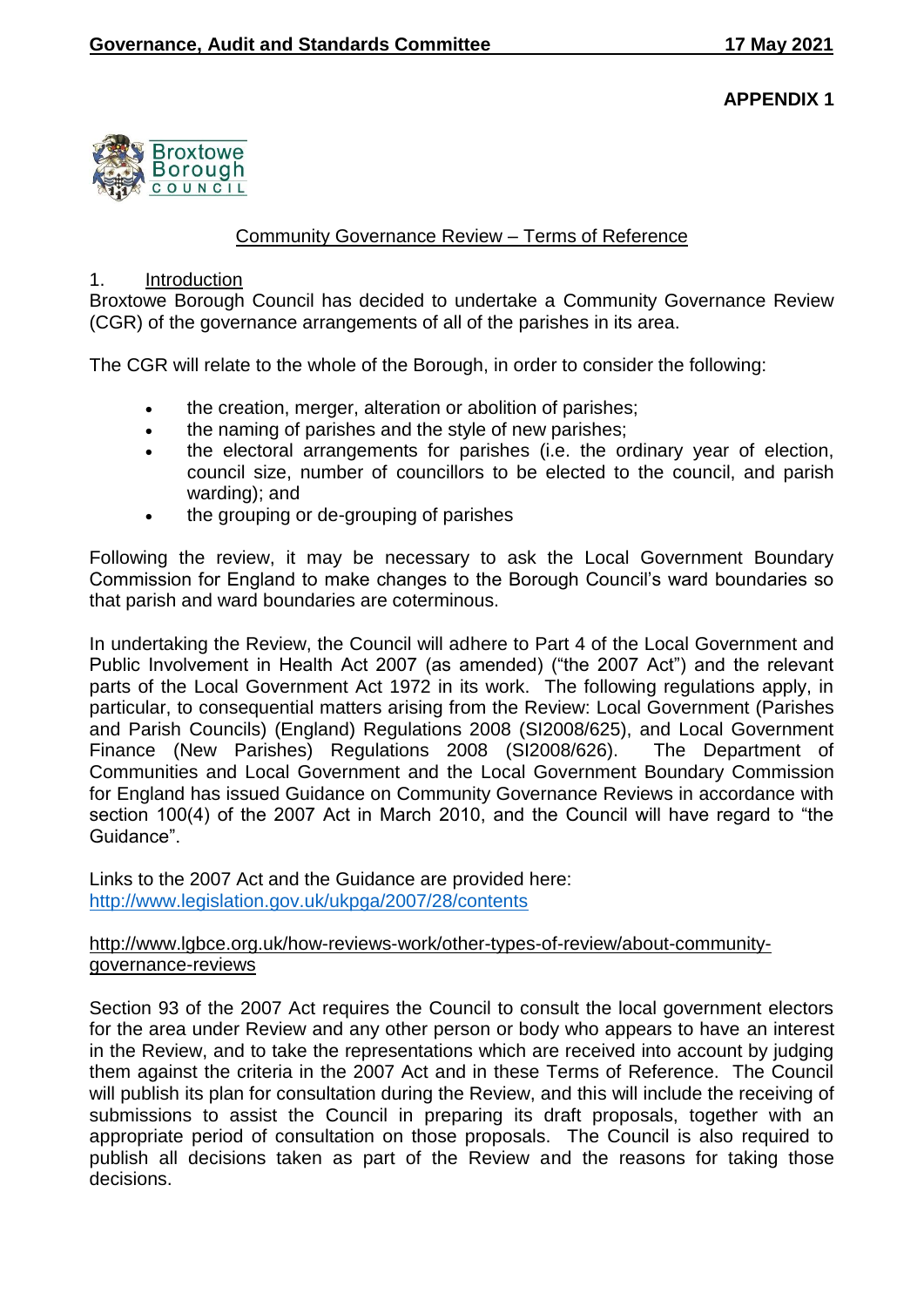Broxtowe Borough Council welcomes all representations from any person or body who may wish to comment or make proposals on any aspect of the matters under review. Representations should be addressed to:

The Head of Administrative Services Broxtowe Borough Council Council Offices Foster Avenue Beeston Nottingham, NG9 1AB

Representations may be sent by email to [sue.rodden@broxtowe.gov.uk.](mailto:sue.rodden@broxtowe.gov.uk)

All initial representations must be made by 30 September 2021.

All representations received will be published, as will the reasons for accepting or rejecting any such representations. In accordance with the Act, representations received in connection with the Review will be taken into account, and steps will be taken to notify consultees of the outcome of the Review.

#### 2. Parishes

Section 93(4) of the 2007 Act requires that the Council must have regard to the need to secure that community governance within Broxtowe:

- reflects the identities and interests of the different communities in the area;
- is effective and convenient.

The Council considers that for community governance to be effective, parishes must be viable and have a precept which enables them to effectively promote the well-being of their residents and to contribute to the real provision of services in their areas in an economic and efficient manner. Electors should also be able to identify clearly with the parish in which they live.

The Council considers that the boundaries between parishes should normally reflect natural and man-made defining points between communities. These might include rivers or man-made features such as railways or major roads which create a community of identity. It is also considered important that no part of a parish is disconnected from the whole due to access requiring a citizen to leave the parish, travel through a different area to then re-enter their parish. This continuous access helps to ensure community identity and provide polling arrangements which are local to electors. The views of local residents and the parish councils will be an important consideration where a potential change to a parish boundary is considered.

Section 94 of the 2007 Act sets out the duties which the Council has with regard to the creation of a council for a parish:

- where the number of electors is 1,000 or more a parish council must be created;
- where the number of electors is 151-999 a parish council may be created, with a parish meeting being the alternative form of parish governance;
- where the number of electors is 150 or fewer a parish council is not created.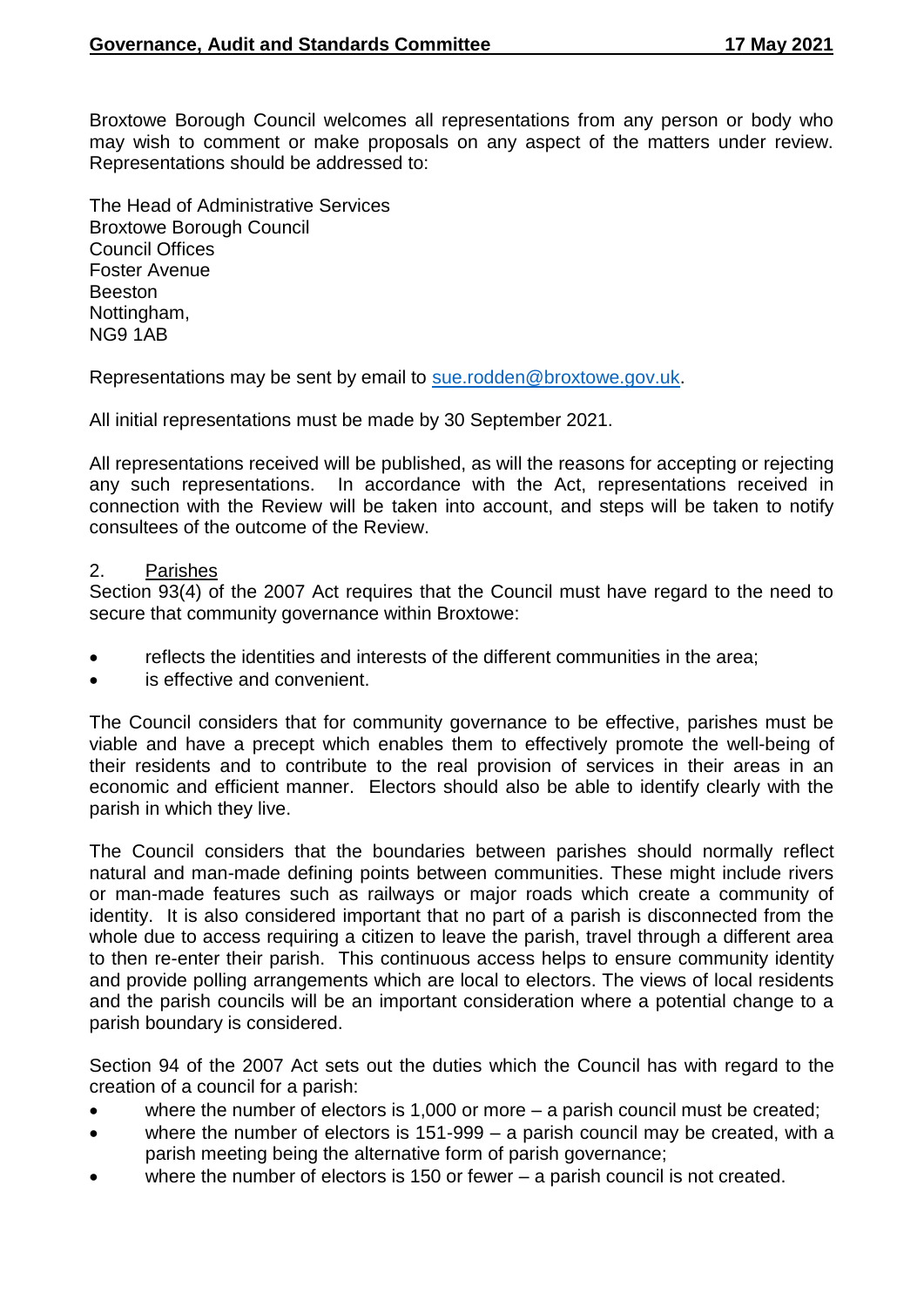The Council will have regard to the relevant information in determining whether parish councils will be formed for parishes of more than 150 electors.

## 3. Electoral Arrangements

An important part of the Review will cover the electoral arrangements of the parishes, including any new parishes which are formed. This will include:

- (i). the year in which ordinary elections of parish councillors are held the next ordinary elections for parish councils is 2023. The Review will be completed in time for any changes arising from it to be in place for those elections.
- (ii). the number of councillors to be elected to the council the number of parish councillors for each parish council shall not be less than five (section 16, Local Government Act 1972). There is no maximum number in the legislation and there are no specific rules or guidance relating to the allocations of councillors.
- (iii). the division (or not) of the parish into parish wards for the purpose of electing parish councillors - the 2007 Act (section 95(3)) requires that, on considering whether a parish should be divided into wards for the purposes of elections of the parish council, the Council should consider:
	- whether the number, or distribution, of the local government electors for the parish would make a single election of councillors impracticable or inconvenient;
	- whether it is desirable that any area or areas of the parish should be separately represented on the council.

Ward elections should also be in the interests of effective and convenient local government. The additional costs of multiple ward elections, which can be significant relative to a parish council's budget, should not be wasteful of a parish's resources.

- (iv). the number and boundaries of any such parish wards parish ward boundaries should be clearly understood; and should take account of community identity and interests within a parish which comprises different parts. In accordance with section 95(5) of the 2007 Act, every attempt will be made to fix ward boundaries which are, and will remain, easily identifiable, as well as taking into account any local ties which might be broken by the fixing of any particular boundaries.
- (v). the number of councillors to be elected for any parish ward the 2007 Act (paragraph 95(5) requires it to have regard to the following when considering the number of councillors to be elected for each ward:
	- the number of local government electors for the parish;
	- any change in the number, or distribution, of the local government electors which is likely to occur in the period of five years beginning with the day when the Review starts.
- (vi). the name of any such parish ward.

In considering the number of councillors to be elected for each parish, the Council will take into account the advice set out in the guidance - "each area should be considered on its own merits, having regard to its population, geography and the pattern of communities,". The Council is prepared to pay particular attention to existing levels of representation, the broad pattern of existing council sizes and the take-up of seats at elections in its consideration of this matter.

Section 95(6-7) of the 2007 Act also requires the Council to have regard to the following factors when considering the number of councillors to be allocated to a parish:

the number of local government electors for the parish; and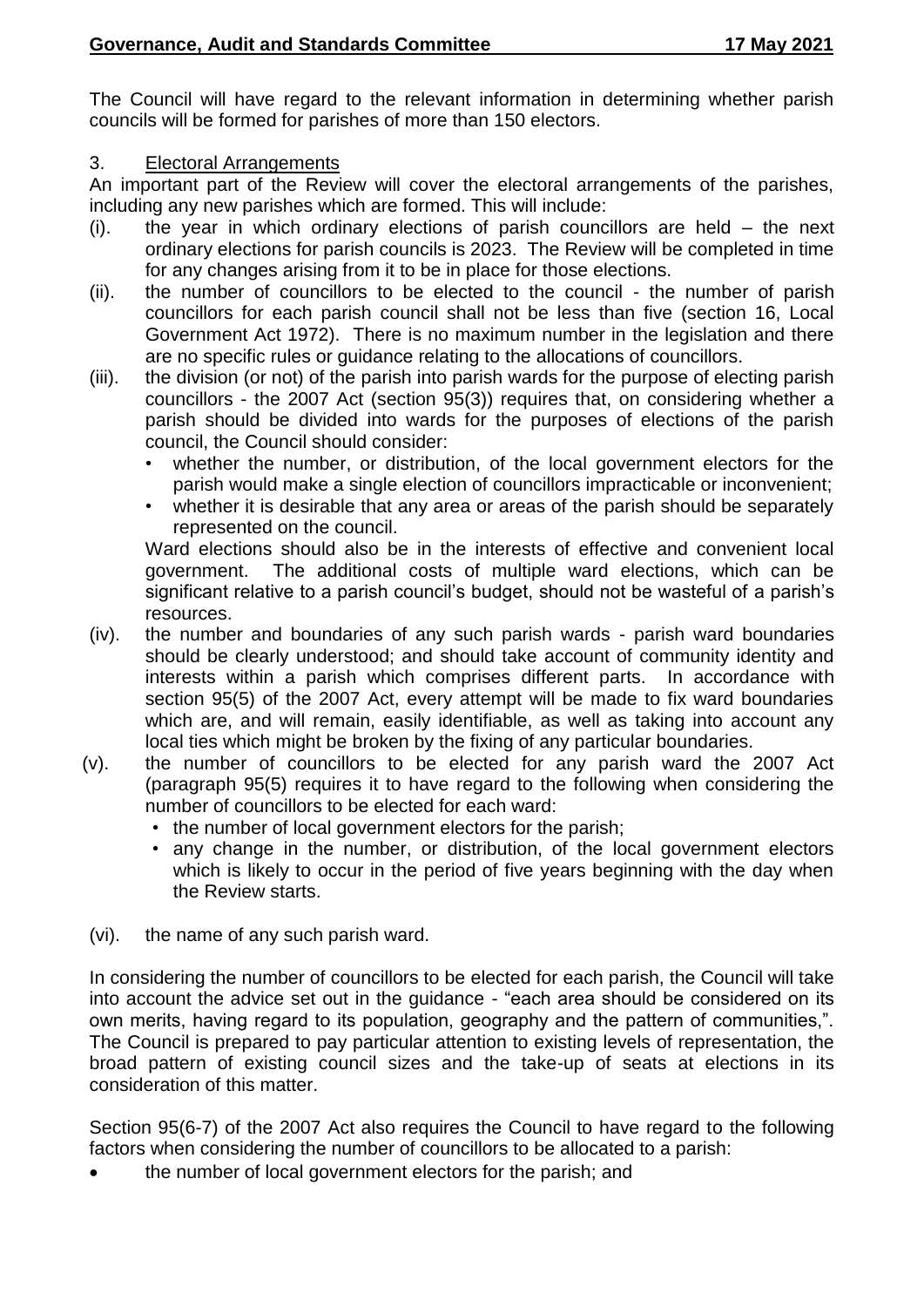- any change in that number which is likely to occur in the period of five years beginning with the day when the Review starts.
- The Council will consider a number of factors including the following as it looks at parish council sizes:
- the different demands and consequently different levels of representation that are appropriate between urban and rural parishes;
- the level of the precept and levels of service provision;
- the challenges of population sparsity and securing an appropriate level of representation in such areas;
- the traditional scale of representation in a particular parish; and
- the need to support a warding arrangement in a particular parish and achieving an equitable parity of representation between wards.

In respect of parish wards, the Council will ensure that there would be an equitable ratio of electors to councillors from any proposals.

#### **Consequential Matters**

The Review will be completed when the Council adopts the Reorganisation of Community Governance in Broxtowe Order.

The Council is mindful that it may recommend that the Local Government Boundary Commission for England make alterations to Broxtowe's electoral boundaries to reflect changes made at parish level. The Council notes that it will be for the Commission to decide if related alterations should be made and, if so, when they should be implemented.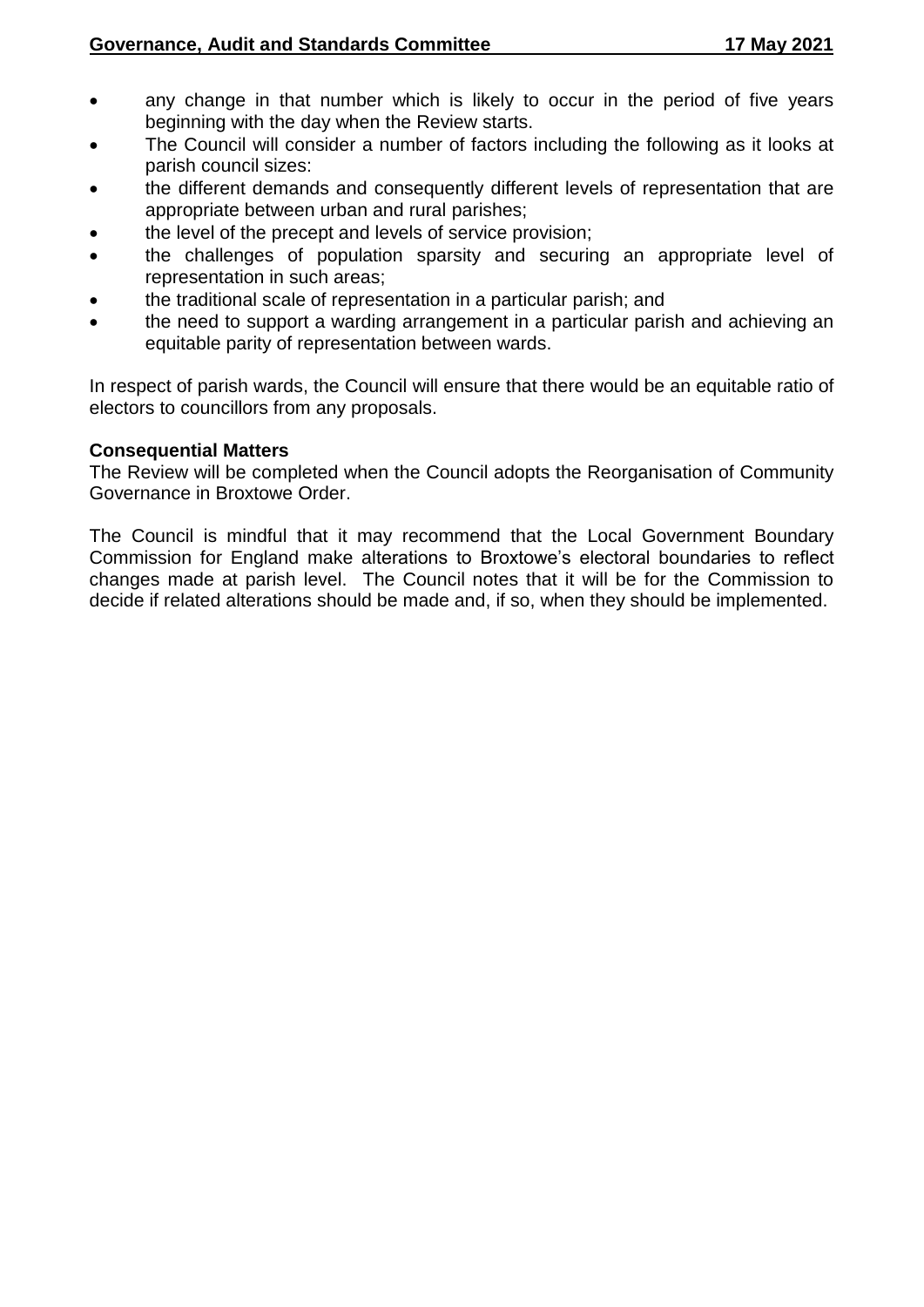## **APPENDIX 2**

|--|

| <b>Stage</b>             | <b>Action</b>                                                                                                                                                                                                                                                                                                            | <b>Timescale</b>   | <b>Dates</b>                             |  |  |
|--------------------------|--------------------------------------------------------------------------------------------------------------------------------------------------------------------------------------------------------------------------------------------------------------------------------------------------------------------------|--------------------|------------------------------------------|--|--|
| Commencement             | Terms of reference<br>published<br>Stakeholders notified with<br>$\bullet$<br>clear definition of remit of<br>review                                                                                                                                                                                                     |                    | 7 June 2021                              |  |  |
| <b>Preliminary stage</b> | Local briefings and<br>$\bullet$<br>meetings (members/parish<br>& town councils)                                                                                                                                                                                                                                         | One month          | 7 June - 30 June<br>2021                 |  |  |
| <b>Stage One</b>         | Initial submissions invited<br>$\bullet$<br>from stakeholders on future<br>arrangements under terms<br>of reference                                                                                                                                                                                                      | Three months       | 1 July 2021 - 30<br>September 2021       |  |  |
| Stage Two                | Consideration of<br>$\bullet$<br>submissions received<br>Draft recommendations<br>$\bullet$<br>prepared<br>Draft recommendations to<br>$\bullet$<br>be considered by Council                                                                                                                                             | Two months         | 1 October $-30$<br>November 2021         |  |  |
| <b>Stage Three</b>       | Draft recommendations<br>$\bullet$<br>published for consultation<br>Stakeholders notified<br>$\bullet$                                                                                                                                                                                                                   | Three months       | 1 December 2021<br>- 28 February<br>2022 |  |  |
| <b>Stage Four</b>        | Consideration of<br>$\bullet$<br>submissions received<br>Final recommendations<br>$\bullet$<br>prepared<br><b>Final recommendations</b><br>$\bullet$<br>published concluding the<br>review<br><b>Final recommendations</b><br>considered by Council and<br>decision made on<br>arrangements with<br>resolution to make a | Two months         | 1 March - 30 April<br>2022<br>May 2022   |  |  |
|                          | <b>Reorganisation Order</b><br><b>Reorganisation Order made</b>                                                                                                                                                                                                                                                          | One month<br>later | <b>June 2022</b>                         |  |  |

Given that there may still be restrictions on what activity can take place before 21 June 2021, it proposed to hold online consultation meetings as part of the Preliminary Stage with parish councils to outline the Council's proposals affecting their particular parish.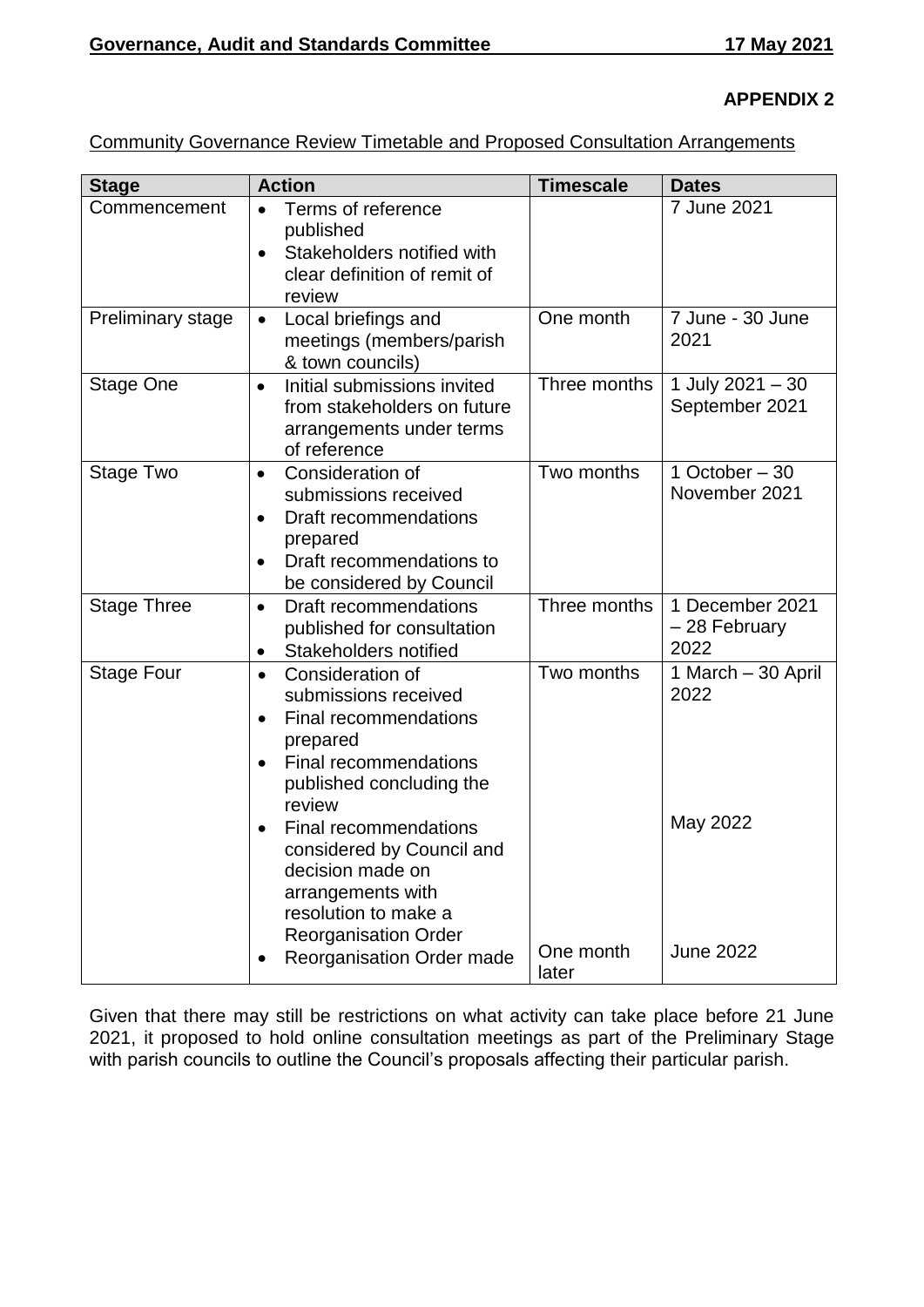# **APPENDIX 3**

# Proposed Changes to Parish Boundaries

| <b>OBJECTID</b> | From_Parish | <b>To_Parish</b> | <b>Area Name</b>                         | <b>Notes</b>                                                                                                                                                                                                                                  | <b>Electors</b> | <b>Properties</b> |
|-----------------|-------------|------------------|------------------------------------------|-----------------------------------------------------------------------------------------------------------------------------------------------------------------------------------------------------------------------------------------------|-----------------|-------------------|
| 1               | Stapleford  | Z                | Ewe Lamb Close                           | In case anyone develops the garage site and disputed verge, this<br>amendment would ensure the street is all unparished                                                                                                                       | 0               | 0                 |
| $\overline{2}$  | Stapleford  | Z                | <b>Valmont Road</b>                      | Handful of properties addressed Valmont Road currently in Stapleford<br>Parish, was noted as an issue with the 2014 FER                                                                                                                       | 28              | 14                |
| $\mathbf{3}$    | $\mathsf Z$ | Trowell          | <b>Coventry Lane (Bramcote</b><br>North) | Would continue the parish line of using the railway and Coventry Lane                                                                                                                                                                         | $\mathbf{1}$    | 1                 |
| 4               | Trowell     | Z                | <b>Bilborough Road</b>                   | Do not really seem to align with Trowell Parish                                                                                                                                                                                               | 25              | 10                |
| 5               | Greasley    | <b>Brinsley</b>  | Cordy Lane                               | Properties just off Cordy Lane in Brinsley who currently have to vote in<br>Greasley                                                                                                                                                          | $\overline{2}$  | $\mathbf{1}$      |
| 6               | Cossall     | Awsworth         | Newtons Lane / The<br>Glebe              | Stops the Glebe being split by the parish boundary, Newtons Lane added<br>because of access and with the housing allocation for 250 houses at the<br>west end of the street it will form a sensible polling district                          | 220             | 112               |
| $\overline{7}$  | Greasley    | Eastwood         | <b>Beamlight Site/Braemar</b><br>Avenue  | The Beamlight development site and extant Braemar Avenue access from<br>ESM. Braemar was raised as a potential issue during the 2014 FER. This<br>change would ensure that the whole area is not disconnected from the rest<br>of its parish. | 103             | 58                |
| 8               | Greasley    | Eastwood         | Coach Drive/Lindley<br><b>Street</b>     | Has more parity with Eastwood, access is from Eastwood and would remove<br>a parish ward                                                                                                                                                      | 1086            | 568               |
| 9               | Greasley    | Eastwood         | Vale Close                               | Current boundary goes through properties. Change ensures all properties in<br>the same parish, with the access also in the parish.                                                                                                            | 11              | $\overline{7}$    |
| 10              | Stapleford  | Trowell          | <b>Trowell Park Drive</b>                | Section of Trowell Park Drive, which is accessed from Trowell with no link to<br>Stapleford                                                                                                                                                   | 38              | 17                |
| 11              | Stapleford  | Trowell          | North of Stapleford<br>Allocation        | Moves area of Stapleford North of railway into Trowell for consistency                                                                                                                                                                        | 0               | $\mathbf{0}$      |
| 12              | Greasley    | Nuthall          | Larkfield Road (North)                   | Handful of properties on east side of Larkfield Road currently in a different<br>parish to their neighbours with the boundary going through properties                                                                                        | 30              | 15                |
| 13              | Kimberley   | Cossall          | <b>Babbington Village</b>                | Westby Lane access is from Awsworth                                                                                                                                                                                                           | 63              | 28                |
| 14              | Z           | Kimberley        | Swingate                                 | Properties accessed from Swingate, Kimberley. Split from Strelley by the M1                                                                                                                                                                   | 12              | $\overline{4}$    |
| 15              | Nuthall     | Greasley         | KIM2 (North)                             | Properties to the west of Larkfields Road. Changes made would stop<br>boundary cutting properties and streets in half. Removes a parish ward                                                                                                  | 96              | 64                |